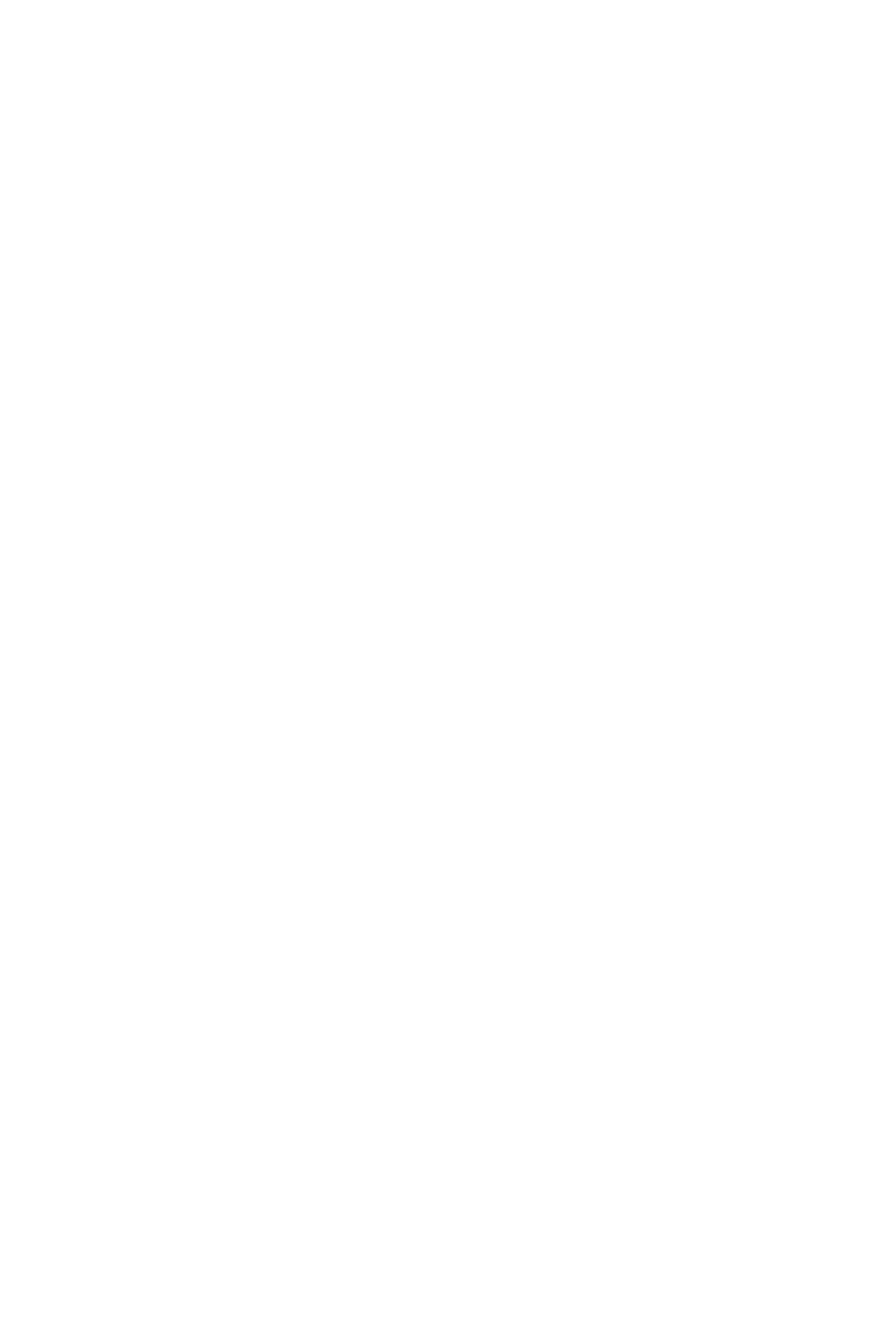## CONTENTS — CONTINUED

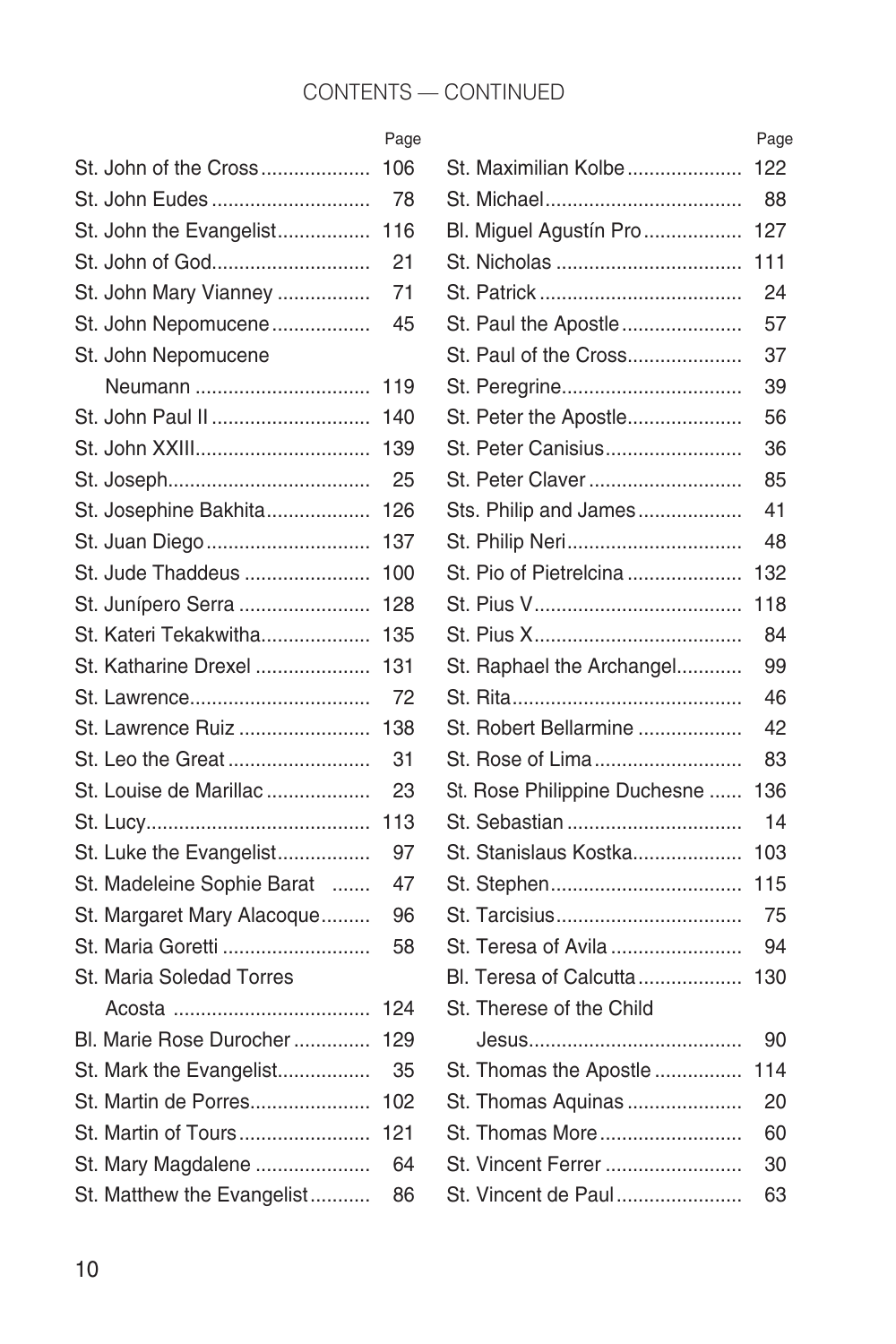ANTHONY was born in the year 251 in Egypt. He wanted to fulfill the words of our Lord: "If you wish to be perfect, go, sell your possessions, and give the money to the poor." While still a young man, he gave away all his p the words of our Lord: "If you wish to be perfect, go, sell your possessions, and give the money to the poor." While still a young man, to live a holy life. He visited a number of hermits and tried to imitate their example. He retired into the desert, where he lived the life of a hermit for many years. He devoted himself to prayer and penance.

For more than twenty years Anthony was tempted by the devil, but he overcame temptation by prayer and sacrifice. Many people flocked to him for advice. He consented to guide them in holiness. In this way he founded the first monastery. Therefore, he is called the father of monastic life and the patriarch of monks.

His miracles drew so many people to him that he fled again into the desert, where he lived by hard work and prayer. St. Athanasius, who wrote his life story, said that just knowing about the way Anthony lived is a good guide to virtue.

In 305, Anthony founded a religious community of hermits who lived in separate cells. He died in 356 at the age of one hundred and five.

# SAINT ANTHONY THE ABBOT

#### **January 17**

*Lord God, You gave St. Anthony the Abbot the grace of serving in the desert in prayer with You. Aided by his intercession, may we practice self-denial and hence always love You above all things.*

Patron of Gravediggers

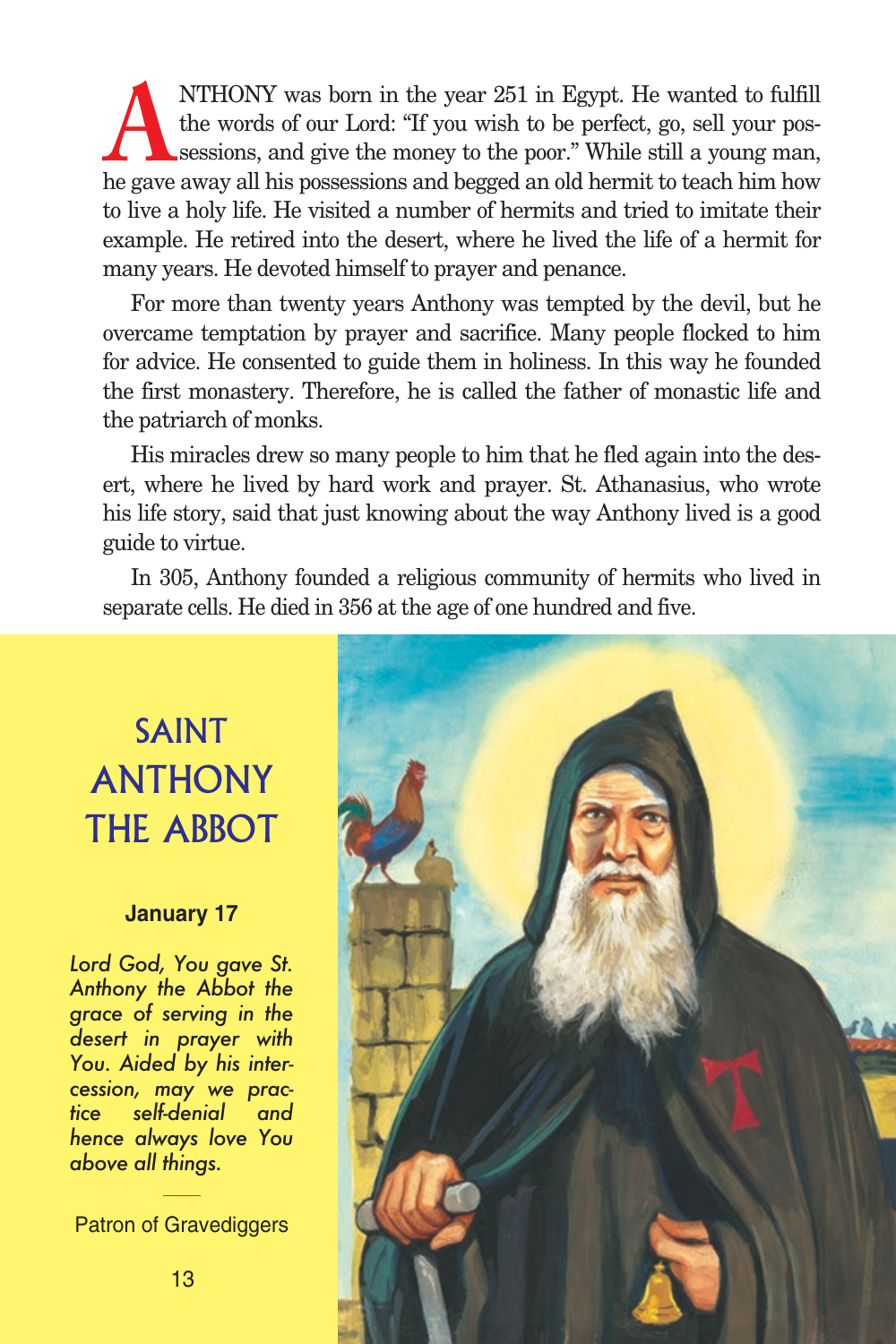# SAINT **FRANCIS** XAVIER

### **December 3**

*O Lord, You won many peoples for Your Church through the preaching of St. Francis. Inspire the faithful today with the same zeal for spreading the Faith, so that everywhere the Church might rejoice in her many children.*



Patron of Foreign **Missions** 

**FRANCIS** was born in 1506 in Spain of noble parents. He was sent to the College of St. Barbara in Paris and became a teacher. He joined St. Ignatius Loyola and four other young men who vowed to work for the conversion of the College of St. Barbara in Paris and became a teacher. He joined St. Ignatius Loyola and four other young men who vowed to work for the conversion of souls. They formed the Society of Jesus.

Before his ordination to the priesthood in Venice, he cared for the sick in a hospital. The King of Portugal wanted six missionaries to preach the Faith in India. One of these was Francis. He journeyed to Goa. There he comforted the sick and walked through the streets ringing a bell, asking the children to come to catechism in the church. Later he preached in public, and soon the whole city was converted. In the south of India he converted thousands of pagans. The burning flame coming forth from his heart is a sign of his burning love for souls. The globe reminds us that he traveled great distances to save them. He is the patron of the foreign missions.

Francis sailed for Japan in 1549. Other missionaries joined him there. He converted many thousands of people. While on a ship going to China, he became very ill of a high fever. The ship stopped at an island, off the coast. He died in an old cabin on December 2, 1552.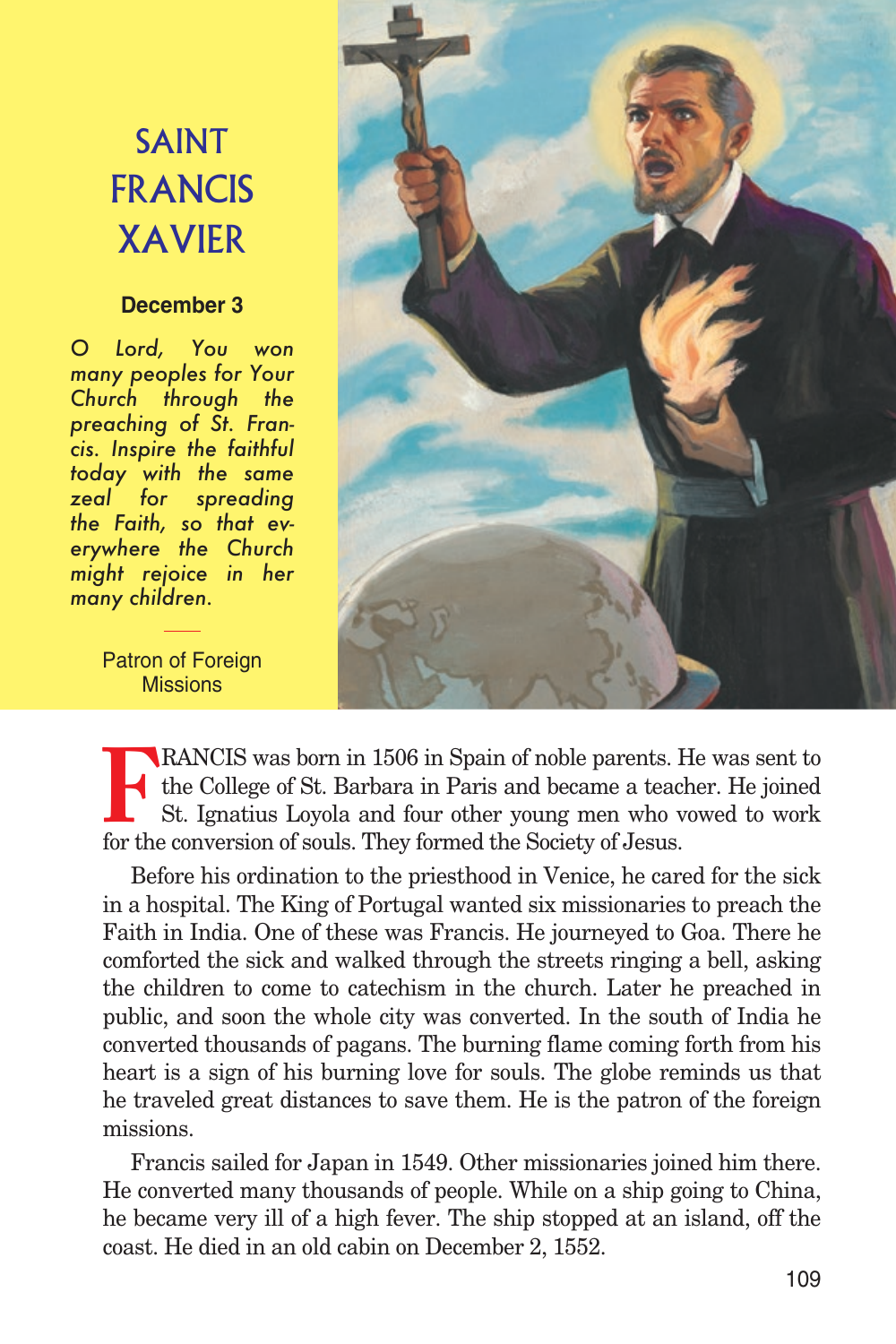## SAINT NICHOLAS

### **December 6**

*We call upon Your mercy, O Lord. Through the intercession of St. Nicholas, keep us safe amid all dangers so that we may go forward without hindrance on the road of salvation.*

> Patron of Russia and Bakers



**NICHOLAS** was born toward the end of the third century. He was ordained a priest, and appointed abbot of a monastery.<br>Nicholas was very generous to the poor. He showed himself the special protector of the innocent and the was ordained a priest, and appointed abbot of a monastery. Nicholas was very generous to the poor. He showed himself a man who had become very poor intended to abandon his three daughters to a life of sin. He went out by night, flung a bag of gold into the window of the sleeping father, and hurried away. Later the father fell at his feet and said, "Nicholas, you are my helper. You have delivered my soul and my daughters' from hell."

St. Nicholas is regarded as the special patron of children; the word Santa Claus comes from his name. He died at Myra in the year 342.

The Emperor Justinian built a church in his honor at Constantinople about the year 540. In 1807 his relics were brought to Ban, Italy. He has always been venerated in the Latin and Greek Churches, but the Russian Church seems to honor him more than any other saint. He is the patron saint of Russia.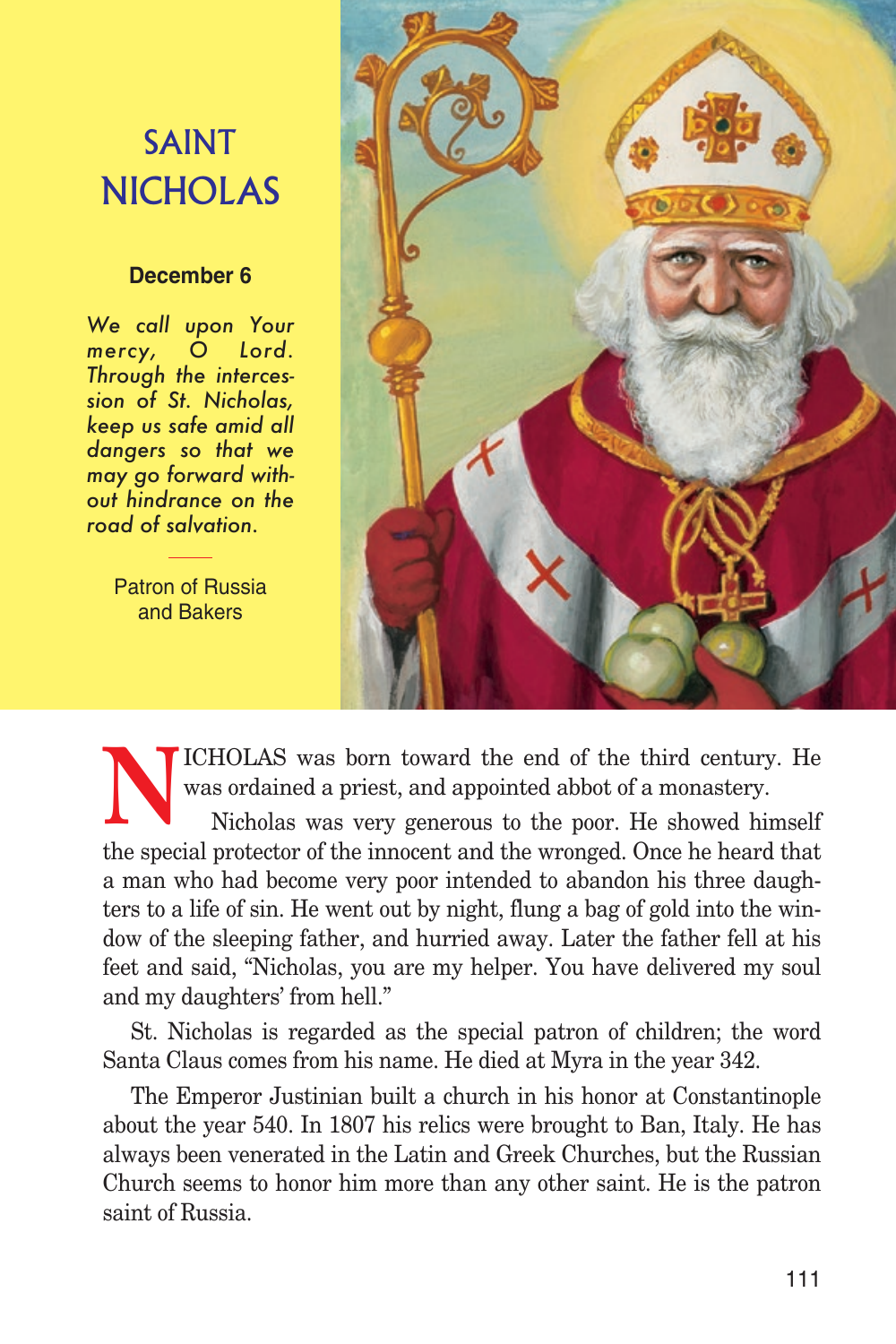

# **BLESSED** TERESA OF **CALCUTTA**

### **September 5**

*O God, You blessed Mother Teresa with a tireless drive to minister to the poorest of the poor. Grant us the grace to open our hearts to help those who are less fortunate than we are.*

N 1910, Teresa of Calcutta was born Agnes Gonxha Bojaxhiu to devout Catholic Albanian parents in Skopje, today the capital of the Republic of Macedonia. Early on, she felt called to religious life and, at eighteen, Catholic Albanian parents in Skopje, today the capital of the Republic of Macedonia. Early on, she felt called to religious life and, at eighteen, entered the Loreto Sisters of Dublin. A year later, she traveled to Darjeeling, India, for her novitiate. In 1937, she took her final vows.

Then, in 1946, Mother Teresa heard a new call: help the poor while living in their midst. With permission, she left the Sisters of Loreto and went to Calcutta, where she began the Missionaries of Charity. Though a small community at first, the numbers grew to help meet the many needs of the destitute. At her death, the congregation numbered over four thousand with thousands of lay volunteers.

Her efforts were recognized worldwide—as were her boundless energy and commitment to the poor. In 1979, she was awarded the Nobel Peace Prize for her extraordinary care of the suffering.

Years of tireless giving and dealing with health concerns ended with her death in 1997. She was beatified by Pope St. John Paul II in 2003.